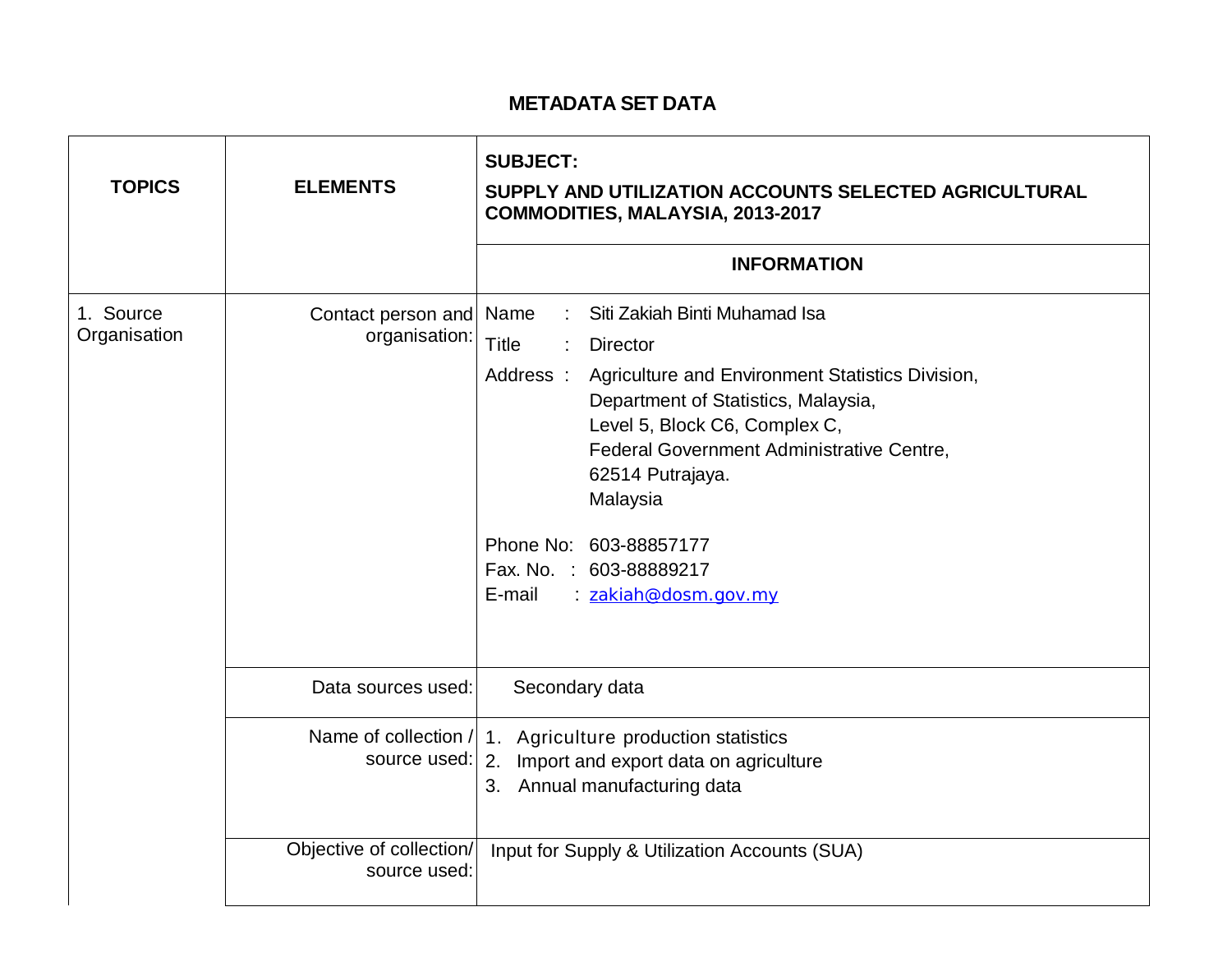|                                             | Type of respondent:   n.a                |                                                                                                                                                                                                                                 |
|---------------------------------------------|------------------------------------------|---------------------------------------------------------------------------------------------------------------------------------------------------------------------------------------------------------------------------------|
|                                             | Direct source:                           | Secondary data from external source:<br>Ministry of Agriculture & Agro-Based Industry Malaysia (MOA)<br>Department of Agriculture (DOA)<br>2.<br>3. Department of Veterinary Services (DVS)<br>4. Department of Fisheries (DOF) |
|                                             |                                          | Internal source:<br>Department of Statistics Malaysia (DOSM)<br>1. External Trade Statistics Division<br>2. Industrial Production and Construction Statistics Division<br>3. Population and Demographic Statistics Division     |
|                                             | Source periodicity:                      | Annually                                                                                                                                                                                                                        |
|                                             | Source metadata:                         | Central depository                                                                                                                                                                                                              |
|                                             | Date last input received<br>from source: | End of September after the reference year                                                                                                                                                                                       |
| 2. Data<br>Characteristic and<br>Collection | Forms or questionnaires   n.a<br>used:   |                                                                                                                                                                                                                                 |
|                                             | Rules for data collection /<br>entry:    | n.a                                                                                                                                                                                                                             |
|                                             | Method of data capture:                  | n.a                                                                                                                                                                                                                             |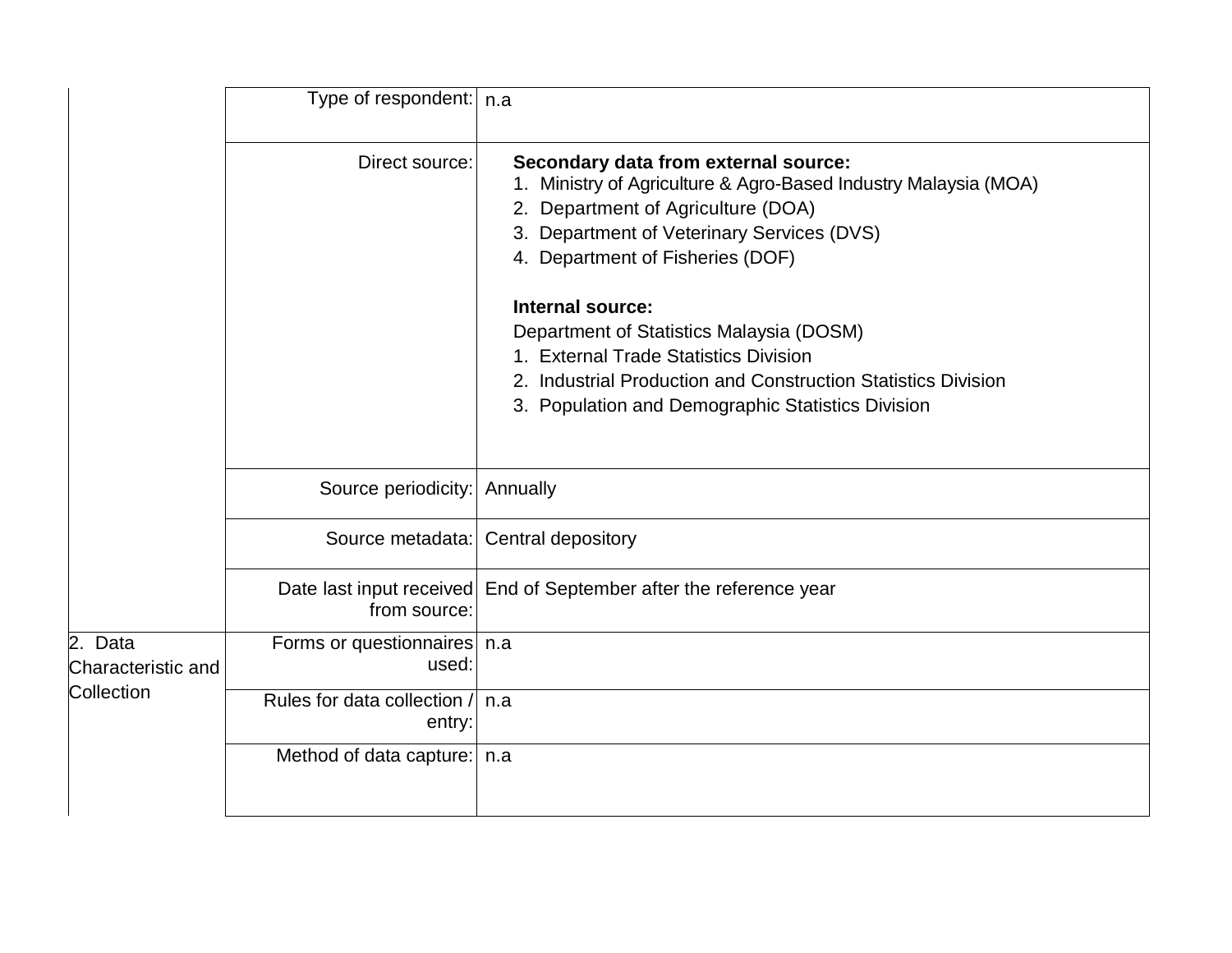|                   | List of data elements,<br>the range of their $\vert$ 2. Imports<br>possible values and 3. Exports<br>their definitions: | 1. Production<br>4. Stocks<br>5. Processing data<br>Conversion rate<br>6.<br>7. Feed<br>8. Seed<br>9. Waste<br>10. Food<br>10. Population<br>Concept and definition attached in Appendix 1 |
|-------------------|-------------------------------------------------------------------------------------------------------------------------|--------------------------------------------------------------------------------------------------------------------------------------------------------------------------------------------|
|                   | Eligibility criteria:   n.a                                                                                             |                                                                                                                                                                                            |
|                   | Universe definitions:                                                                                                   | Based on definition recommended by FAO                                                                                                                                                     |
|                   | Periodicity:                                                                                                            | Annually                                                                                                                                                                                   |
|                   | Reference period:   Calendar year                                                                                       |                                                                                                                                                                                            |
|                   | Base period:   n.a                                                                                                      |                                                                                                                                                                                            |
|                   | Date last updated: 2017                                                                                                 |                                                                                                                                                                                            |
|                   | Link to release calendar:   n.a                                                                                         |                                                                                                                                                                                            |
|                   | Other data characteristics<br>and collection:                                                                           | n.a                                                                                                                                                                                        |
| 3. Survey design: | Methods used/Method of   n.a<br>collection:                                                                             |                                                                                                                                                                                            |
|                   | Sampling frame:   n.a                                                                                                   |                                                                                                                                                                                            |
|                   | Determination of sample size:   n.a                                                                                     |                                                                                                                                                                                            |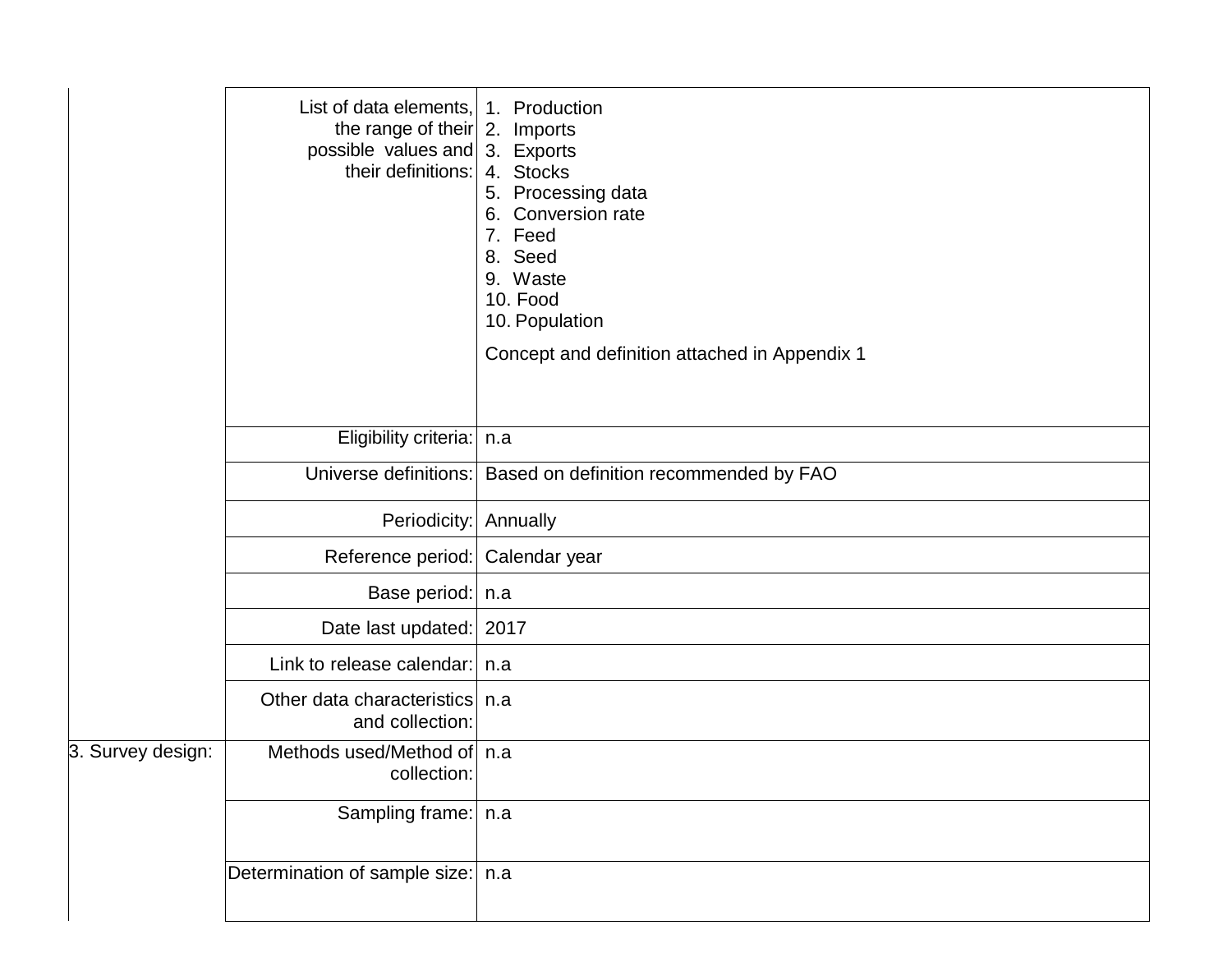|                                                          | Sampling unit:                                        | n.a                                                                                                          |
|----------------------------------------------------------|-------------------------------------------------------|--------------------------------------------------------------------------------------------------------------|
|                                                          | Method of estimating<br>sampling variances:           | n.a                                                                                                          |
|                                                          | Disposition of sample cases:   n.a                    |                                                                                                              |
|                                                          | Sampling design:   n.a                                |                                                                                                              |
| 4. Statistical<br>Population and<br>Scope of the<br>Data | Statistical population:   n.a                         |                                                                                                              |
|                                                          | Geographical coverage:                                | Malaysia                                                                                                     |
|                                                          | Definition of geographic<br>components and hierarchy: | n.a                                                                                                          |
|                                                          | History of changes in<br>geographic boundaries:       | n.a                                                                                                          |
|                                                          | Maps:                                                 | n.a                                                                                                          |
|                                                          | Sector coverage:                                      | Agriculture                                                                                                  |
|                                                          | Institutional coverage:                               | n.a                                                                                                          |
|                                                          | Item coverage                                         | Selected agriculture items                                                                                   |
|                                                          | Population coverage:                                  | n.a                                                                                                          |
|                                                          | Product coverage:                                     | Selected agriculture items:<br>23 crops items<br>т.<br>ii.<br>5 livestock items<br>5 fisheries items<br>iii. |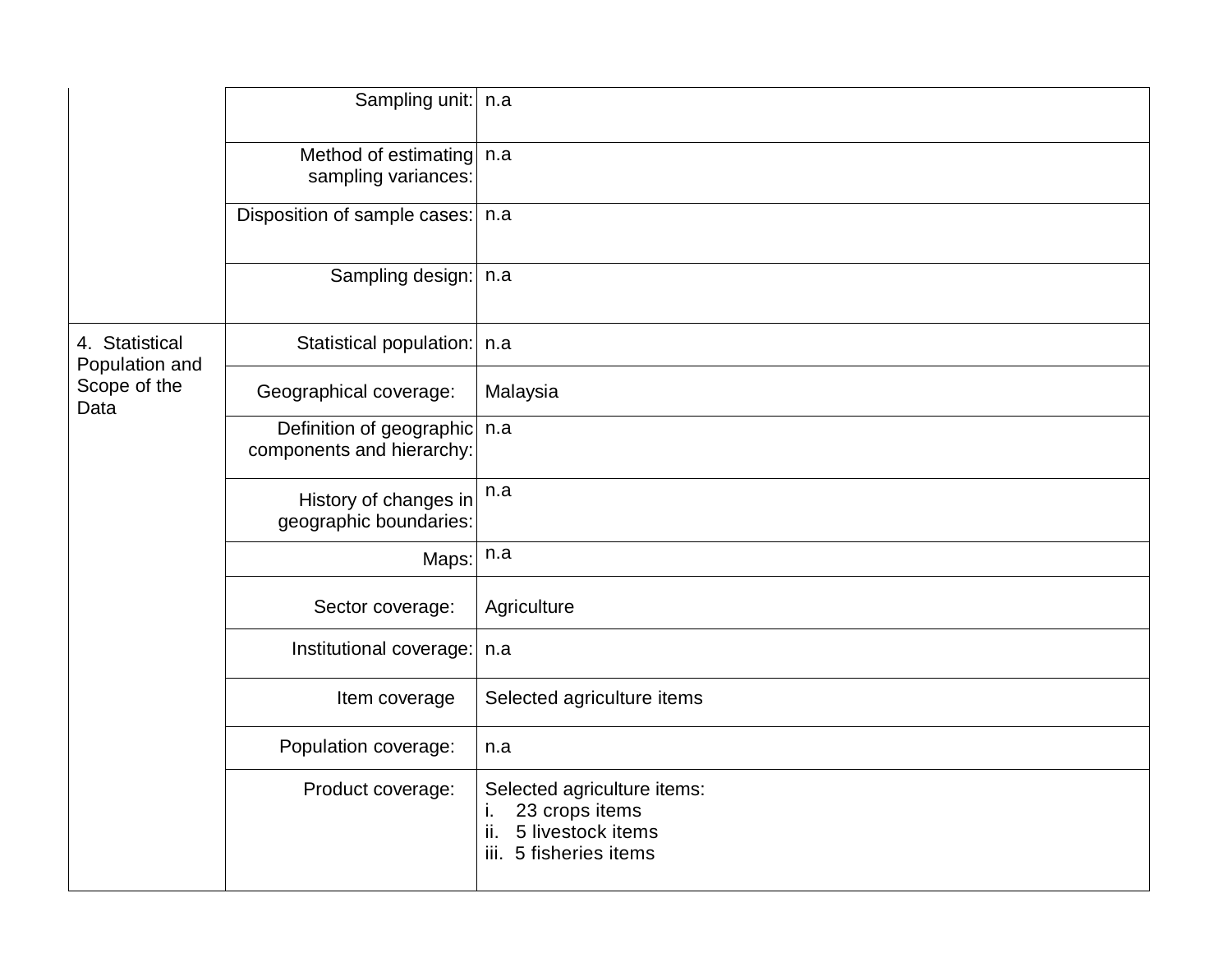|                                                              | Other coverage:                       | n.a                                                                                                                                                    |  |
|--------------------------------------------------------------|---------------------------------------|--------------------------------------------------------------------------------------------------------------------------------------------------------|--|
| 5. Statistical<br>Concepts and<br>Classifications<br>Used    | Key statistical concepts<br>used:     | Food Balance Sheet-A Handbook, FAO, 2001.                                                                                                              |  |
|                                                              | <b>Classifications used:</b>          | 1) Malaysian Classification Product by Activity (MCPA 2009)<br>Harmonized System (HS)<br>2)<br>3) Standard International Trade Classification (Rev. 4) |  |
| 6. Statistical<br>Computation<br>and<br><b>Dissemination</b> | Aggregation and<br>consolidation:     | <b>National level</b>                                                                                                                                  |  |
|                                                              | Estimation:                           | n.a.                                                                                                                                                   |  |
|                                                              | Imputation:                           | n.a                                                                                                                                                    |  |
|                                                              | Transformations:                      | n.a                                                                                                                                                    |  |
|                                                              | Validation:                           | n.a                                                                                                                                                    |  |
|                                                              | Index type:                           | n.a                                                                                                                                                    |  |
|                                                              | Weights:                              | n.a                                                                                                                                                    |  |
|                                                              | Seasonal adjustment:                  | n.a                                                                                                                                                    |  |
|                                                              | Other computation and<br>adjustments: | n.a                                                                                                                                                    |  |
|                                                              | <b>Dissemination formats:</b>         | Publication printed and free download                                                                                                                  |  |
| 7. Other<br>Aspects                                          | Recommended uses and<br>limitations:  | n.a                                                                                                                                                    |  |
|                                                              | Statistical precision:                | n.a                                                                                                                                                    |  |
|                                                              | Non sampling errors:                  | n.a                                                                                                                                                    |  |